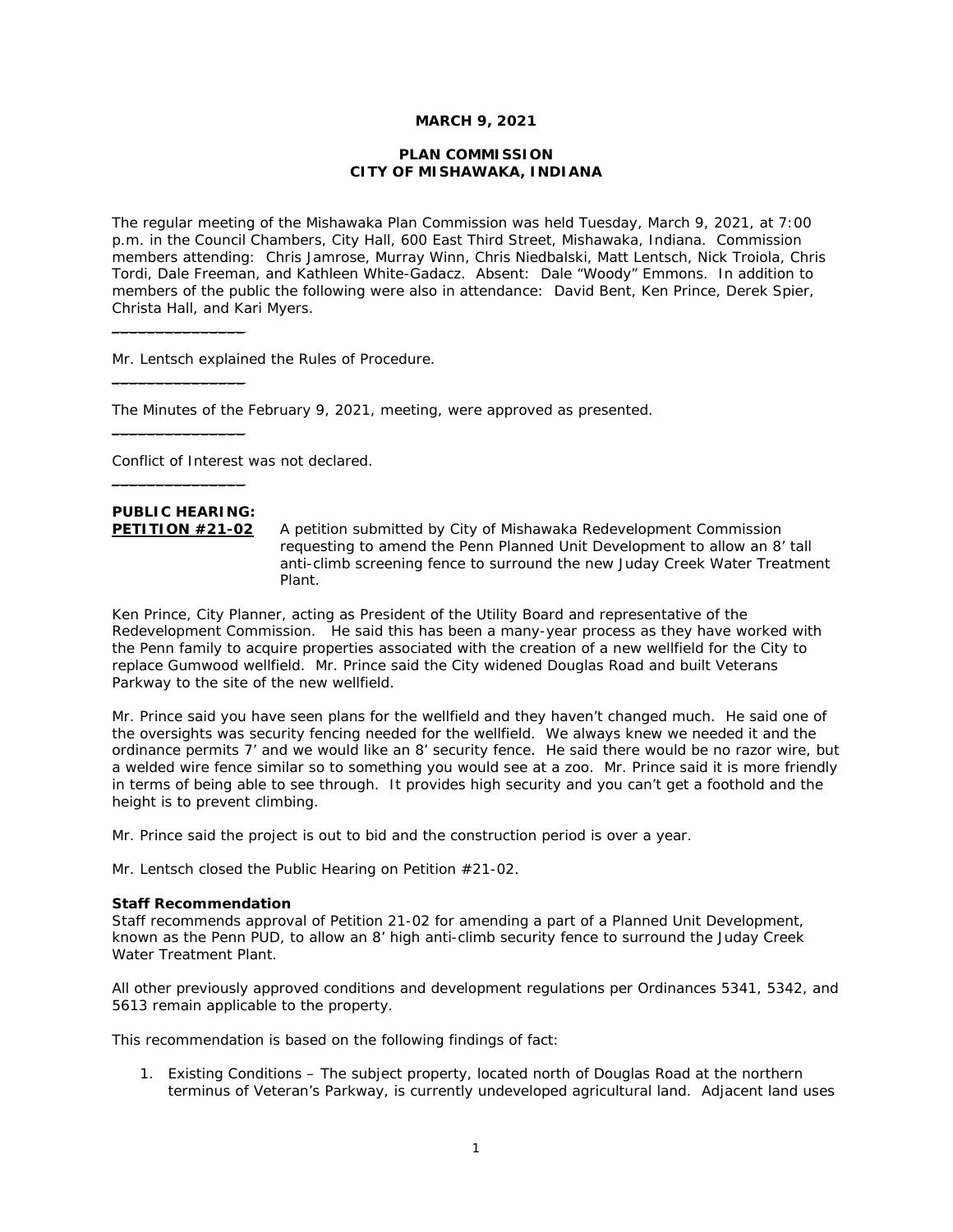*include agricultural land, approved for various commercial, office, residential, and recreational uses, and the Juday Creek Golf Course, approved for recreational and wellfield use.* 

- *2. Character of Buildings in Area There are very few buildings within the immediate area. Low density single-family residential homes are located along the south side of Douglas Road more than a quarter mile from the subject property.*
- *3. The most desirable/highest and best use The water production facility and municipal wellfield within the PUD is not inconsistent with the surrounding existing or permitted land uses. The increased height of the fence does not affect the permitted use of the property.*
- *4. Conservation of property values The proposed amendment will not be injurious to property values in the surrounding area. The fence will only be 1' higher then currently allowed, but will enhance safety and security. An earthen berm and landscaping will also be provided outside and along the entire perimeter of the fence.*
- *5. Comprehensive Plan The parcel is not located within the boundaries of the City of Mishawaka Comprehensive Plan. However, the proposed land use is reasonably consistent with the goals, objectives and policies of the Comprehensive Plan.*
- **MOTION:** Chris Tordi moved to forward Petition #21-02 to the Common Council with a favorable recommendation. Murray Winn seconded; motion carried with a vote of 8-0.

# **SITE PLANS:**

 $\overline{\phantom{a}}$  , where  $\overline{\phantom{a}}$ 

**SP #20-11** A request for Final Site Plan approval by City of Mishawaka Department of Redevelopment for the Juday Creek Wellfield and Water Treatment Plant to include a 25,911 sqft building, water production facilities, and four (4) well houses located near Douglas Road and Veteran's Parkway.

Ken Prince, City Planner, said as indicated previously, this site has been planned for several years on property that is former farmland. He said one of the challenges they had was Veterans Parkway. He said they looked at Edison Lakes and Beacon Parkway area for further development.

Mr. Prince said the wellfield doesn't require any aesthetic and wanted this utilitarian building to blend in to the park. There will be a lot of traffic along the parkway. He said DLZ has done a good job combining different block, stone and metal to create an industrial/rural modern character. Mr. Prince said he is thankful for the creativity and will lend itself especially to the golf course behind it.

Mr. Prince said the drive will have a planted area around it. He said they worked with the golf course and they are very cognizant of the look and image and are cute cottage sheds to be used for the wells themselves and protects the well. There are four.

Mr. Prince said they designed the facility and will pump 8.5 million galls a day and can increase to 12 million gallons and will meet the long-term needs of the City. He said we won't need another wellfield for decades.

Mr. Winn asked how large the first tank will be. Mr. Prince said he didn't know off the top of his head.

# **Staff Recommendation**

 $\overline{\phantom{a}}$  , where  $\overline{\phantom{a}}$ 

*Staff recommends that the request for final site plan for the Juday Creek Wellfield and Water Treatment Plant to include a 25,911 sq. ft. building, water production facilities, and four (4) well houses be approved. A revised plan set addressing all departmental review comments shall be provided prior to recordation of the plans. This recommendation is based on the fact that the site plan meets all the requirements of Section 137-35 Final Site Plan approval.* 

- **MOTION:** Murray Winn moved to approve Site Plan #20-11. Nick Troiola seconded; motion carried with a vote of 8-0.
- **SP #20-12** A request for Final Site Plan approval by Mishawaka Utilities, acting by and through the City of Mishawaka Utility Board, for the 150' Gumwood Water Tower located near Gumwood Road and Grandview Drive.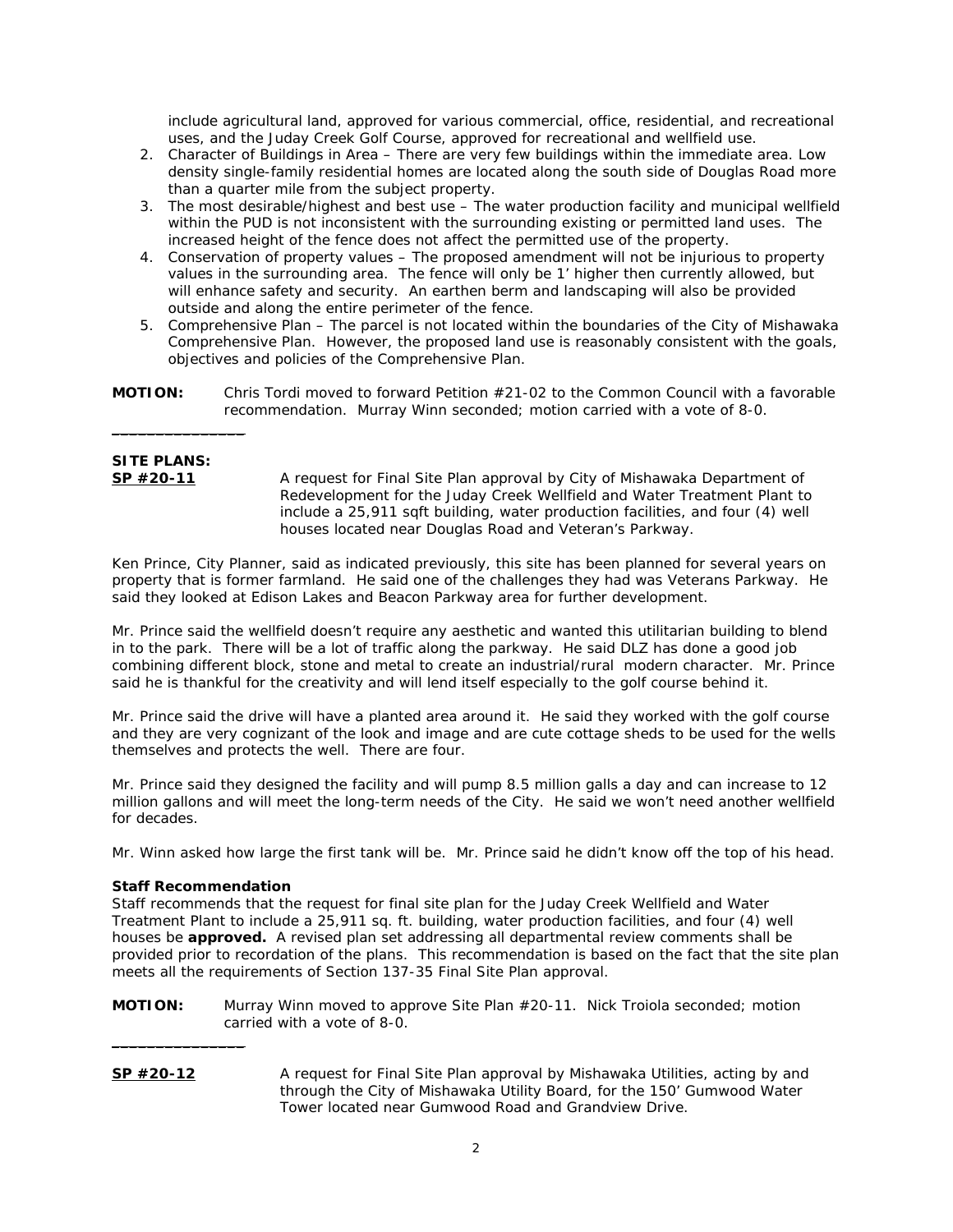Ken Prince, City Planner, said this is another project you have seen multiple times. You previously approved amending the PUD to allow for the tank.

Mr. Prince said as the Gumwood wellfield is decommissioned, this development has developed around it and over time the Redevelopment Commission will market the property. He said by having the water tower in the center, it insulates the subdivision and creates a bit of green space and they envision a walking path around the tower.

Mr. Prince said this site will have a standard steel black picket fence similar to what would be seen surrounding a cemetery and it prevents climbing. The access will be through a drive from the existing Grandview connection

Mr. Prince said the area of the footprint is 250' X 250' and the design is simple and elegant. Landscaping will be provided. The City opened bids today and it will be a \$7 million dollar project with an 18-24 month construction period.

Mr. Winn asked if additional pipe would be needed. Mr. Prince said yes, and they are working with the developer of Grandview. He said there is an area from SR23 where we can get pipe to get out of the way for future development.

### **Staff Recommendation**

 $\mathcal{L}=\mathcal{L}=\mathcal{L}=\mathcal{L}=\mathcal{L}=\mathcal{L}=\mathcal{L}$ 

Staff recommends that the request for final site plan for the Gumwood water tower be **approved.**  This recommendation is based on the fact that the site plan meets all the requirements of Section 137-35 Final Site Plan approval.

- **MOTION:** Kathleen White-Gadacz moved to approve Site Plan #20-12. Chris Niedbalski seconded; motion carried with a vote of 8-0.
- **SP #21-01** A request for Final Site Plan approval by 119 W. McKinley LLC for a one-story, 4,650 sqft convenience store with fuel pumps located at the southwest corner of Main Street and West McKinley Avenue.

Jeff Ballard, Danch, Harner & Associates, 1643 Commerce Drive, South Bend, appeared on behalf of the applicant. He said this is the final site plan for Vequity Holdings for a 4,650 sqft convenience store with gams pumps.

Mr. Ballard said the property has been rezoned and they have done a minor subdivision to gather into one property. He said there will be access from McKinley and will be a right-in/right-out. There will also be secondary access off of Russ Avenue. They will be limiting truck traffic onto Russ Avenue and will come in and out off of McKinley.

Mr. Ballard said parking is per the ordinance requirements, stormwater will be captured and held in underground chamber systems and have been working with Engineering to work out the details. He said any inlet that is surround the pumps system will be protected with a hydrocarbon separator structure or another kind of apparatus to keep the wellhead protection area. Mr. Ballard said they are finalizing details and will have plans submitted to Engineering by the end of the week and are in good shape to get the finer details worked out.

Mr. Ballard said the landscape plan was done by the architect who did the building and is very nice and more than what we are used to offering and will set the corner off very nicely. Mr. Ballard said the final user will be 7-11 and they are known for doing a nice job on sites with landscaping and maintenance of their property.

Mr. Ballard said lighting will also comply with the light ordinance as well as signage. All things will be addressed appropriately with plans submitted.